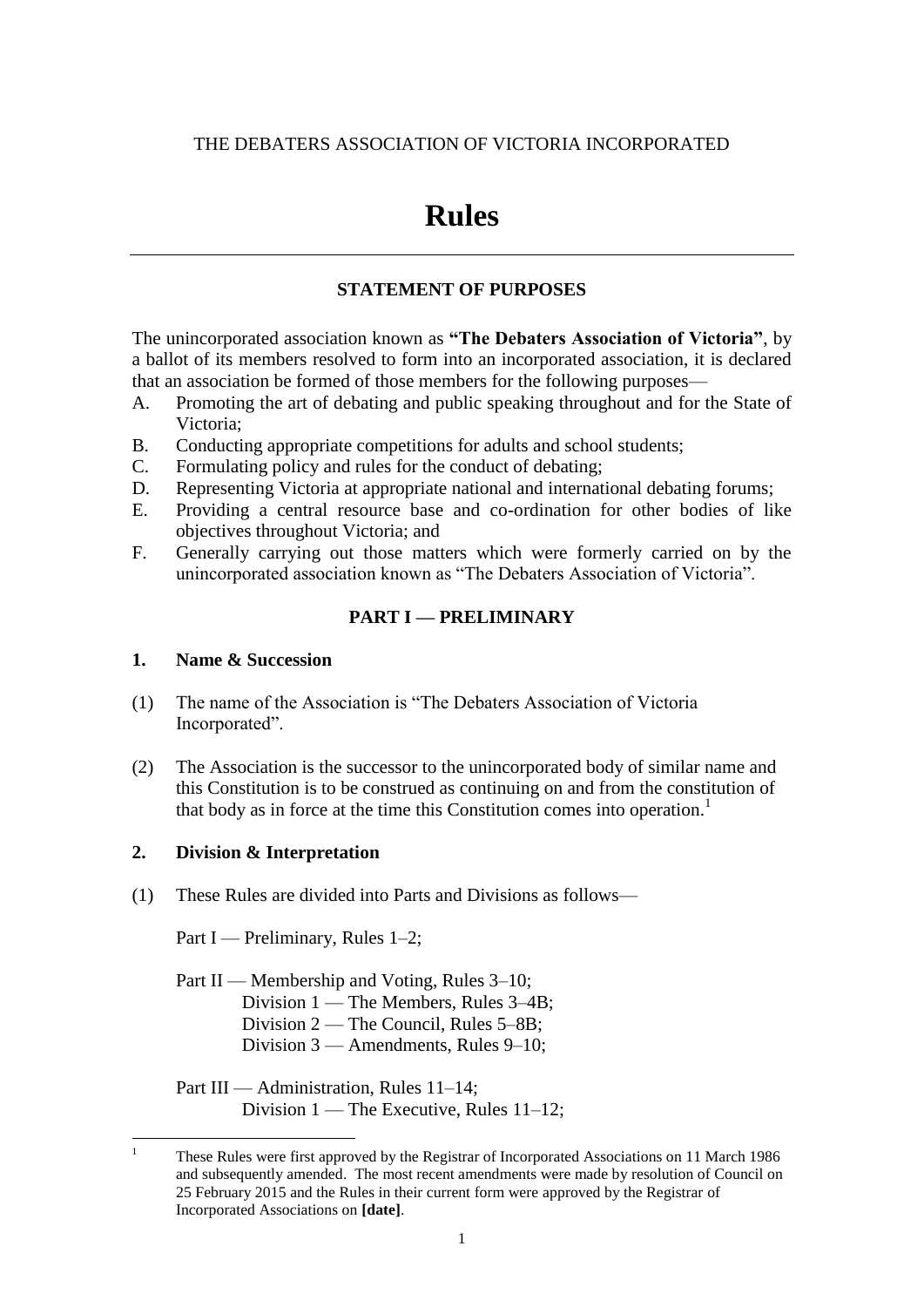Division 2 — By-Laws, Rule 13; Division 3 — Documents under Seal, Rule 14;

Part IV — Funds, Rules 15–23;

Division 1 — General, Rules 15–18; Division 2 — Fees in respect of Membership, Rules 19–21; Division 3 — Investment and Disbursement, Rule 22; Division 4 — Disposition on a Winding-Up, Rule 23.

- (2) In these Rules, unless inconsistent with the context or subject matter—
- **"Act"** means the *Associations Incorporation Reform Act* 2012 of the State of Victoria and any regulations made under the Act;
- **"Association"** has the meaning given in rule 1(1);
- **"Chairperson"** means a person appointed as Chairperson of a meeting under rule 5(2A);
- **"Constitution"** means these rules read together with the Statement of Purposes;

**"Council"** has the meaning given in rule 5(1);

**"Delegate"** means a delegate to the Council;

- **"Executive"** means the body established by rule 11;
- **"Executive Officer"** means the person appointed and directed by the Executive to conduct the business of the Association;
- **"Life Member"** has the meaning given in rule 3(3);
- **"Member"** means any person who has become a member of the Association in accordance with rule 3(1) and whose membership has not ceased, or been cancelled, suspended or resigned in accordance with rule 4;
- **"Office Bearer"** means—
	- (a) a person who is an Officer;
	- (b) a person who holds an office established pursuant to a resolution of the Council or the Executive or By-Law;
	- (c) a person who stands in the shoes of a person mentioned in paragraph (a) or (b) under a delegation made pursuant to a provision of these Rules or a By-Law; and
	- (d) a person appointed to the position of secretary as required by and defined in the Act.

**"Officer"** means a person who is appointed to the Executive;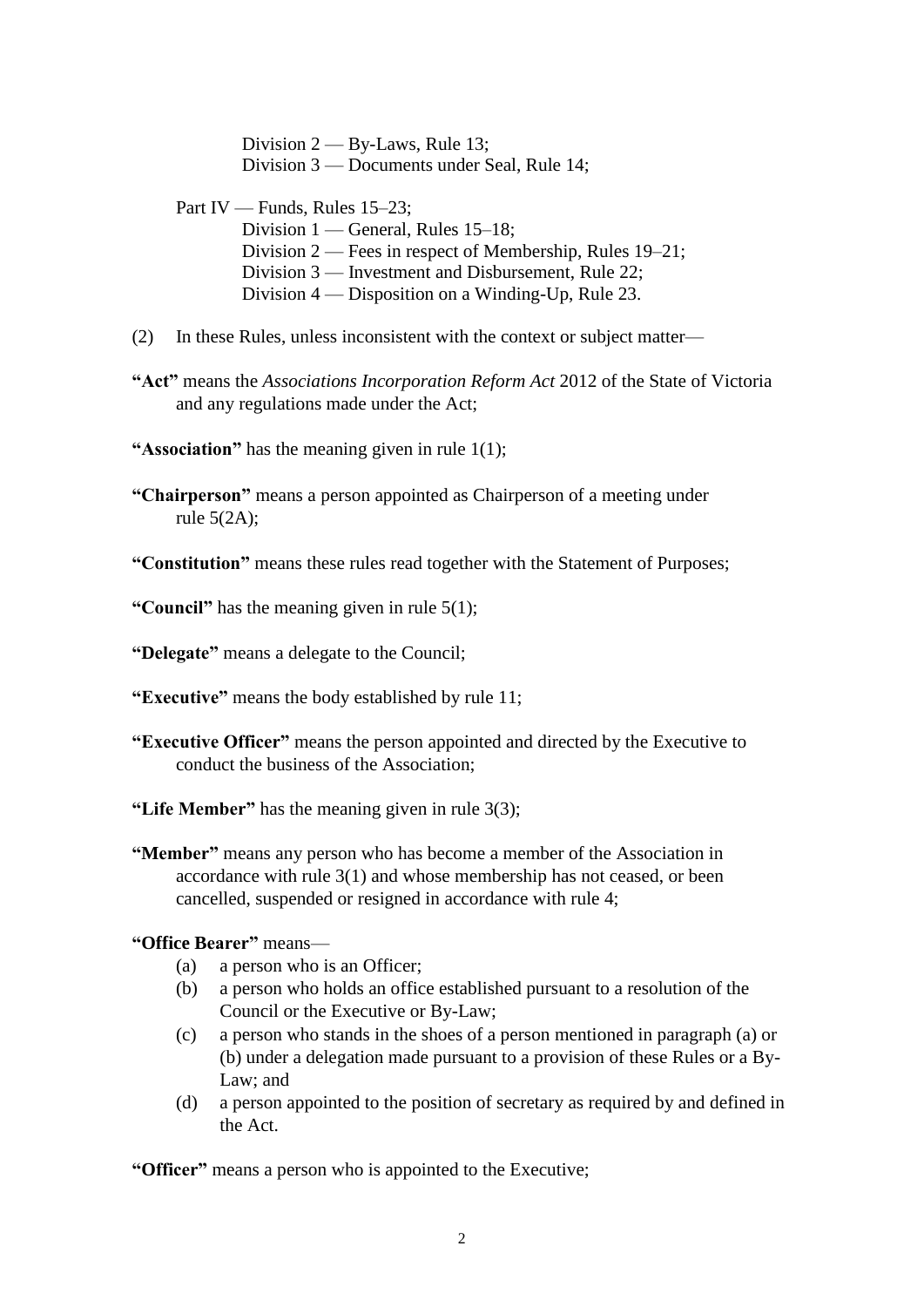- **"Participating School"** means a body entering teams in a competition conducted by the Association for school students and which has paid the appropriate membership fee;
- **"Special Resolution"** means a resolution of a meeting of the Council, which has been passed by a three-quarters majority;
- **"these Rules"** means this document;
- **"University Debating Society"** means any debating organisation on a university campus in Victoria.
- (3) Unless otherwise stated, any expression appearing in the Constitution which is defined in the Act shall have the same meaning as it does in the Act.
- (4) The Constitution is to be interpreted according to the provisions of the *Interpretation of Legislation Act* 1984.
- (5) Unless otherwise specified in the By-Laws, the principles applying to the interpretation of the Constitution also apply to the interpretation of the By-Laws and all other instruments and documents of the Association.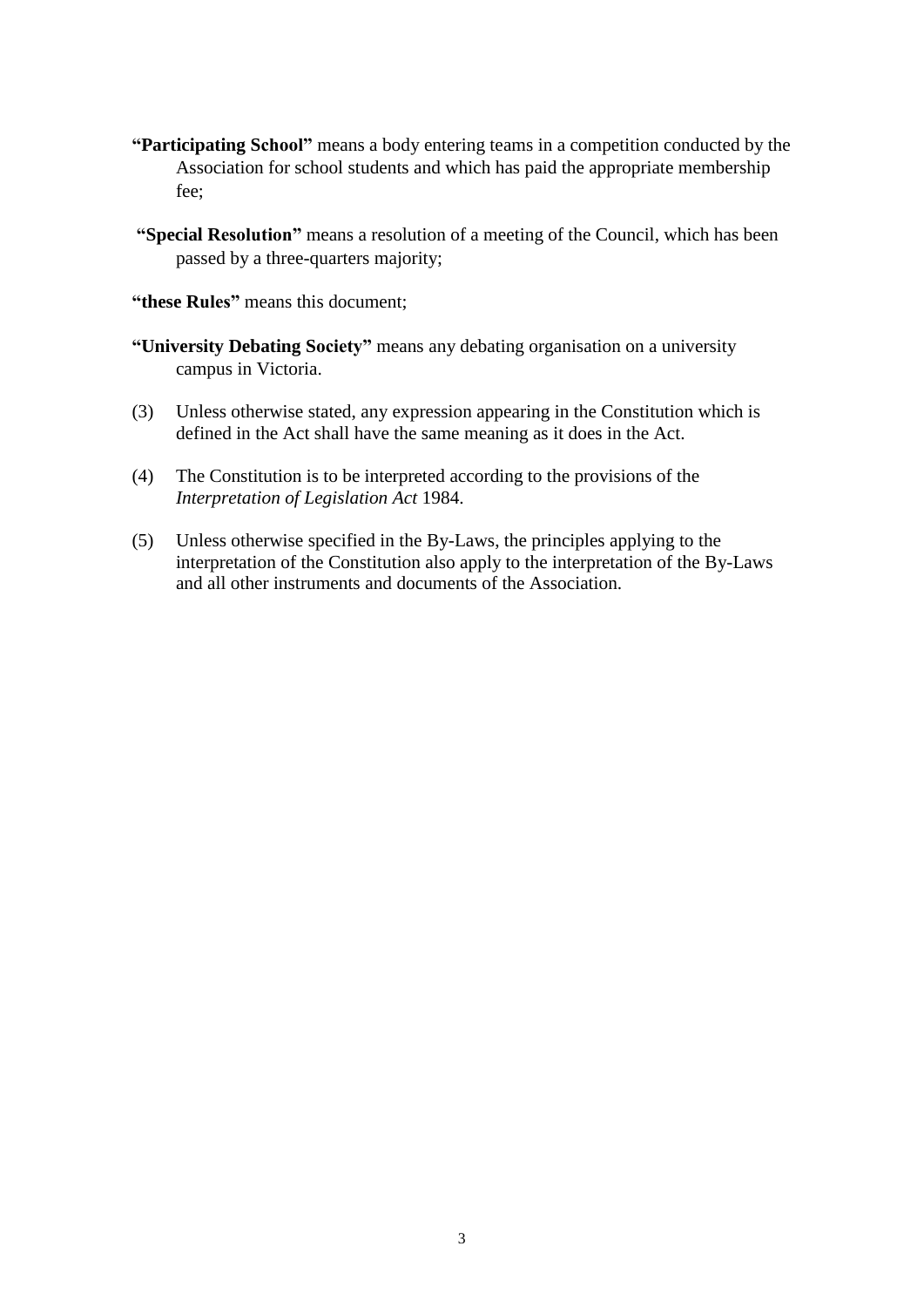## **PART II — MEMBERSHIP AND VOTING**

## **Division 1** — **The Members**

#### **3. Membership**

- (1) Members of the Association are—
	- (a) natural persons who have paid the appropriate fee and registered by the appropriate means;
	- (b) subject to sub-rule (2), Participating Schools;
	- (c) the Officers; and
	- (d) Life Members.
- (2) Participating Schools are entitled to send one Delegate to a meeting of Council, with full voting rights. Unless the Participating School provides written notice to the contrary by no later than the day before the meeting of Council, the delegate will be the Participating School's debating coordinator.
- (3) The Council may by ordinary resolution confer honorary life membership upon any person for long and meritorious service to the Association.
- (4) The Council or the Executive may by ordinary resolution confer the honorary title of "member" upon any person, but nothing in this sub-rule makes such a person a Member within the meaning of sub-rule (1).
- (5) The General Secretary shall keep a record of all the Members of the Association and keep those records in the form of a register, which shall be available for inspection by a Member—
	- (a) at the Annual Meeting of Council; and
	- (b) at any time, on such conditions as are imposed by the Executive, or by the provisions of a By-Law.

## **4. Commencement, cancellation, suspension, cessation and resignation of membership**

- (1) Subject to sub-rule (2), a person who applies for and pays, or is deemed to have paid, the appropriate fee, is a Member from the date of receipt of payment.
- (2) The Executive may by resolution—
	- (a) suspend or terminate the membership of a natural person; and
	- (b) suspend or terminate the membership of a Participating School.
- (2AA) No later than 72 hours following the close of a meeting at which a resolution is passed under sub-rule (2) (or, in the case of a circular resolution passed under rule 12, 72 hours following the passage of that circular resolution), the General Secretary must cause notice of the resolution passed under sub-rule (2) to be sent by post or electronically to the last known address of the Member or former Member.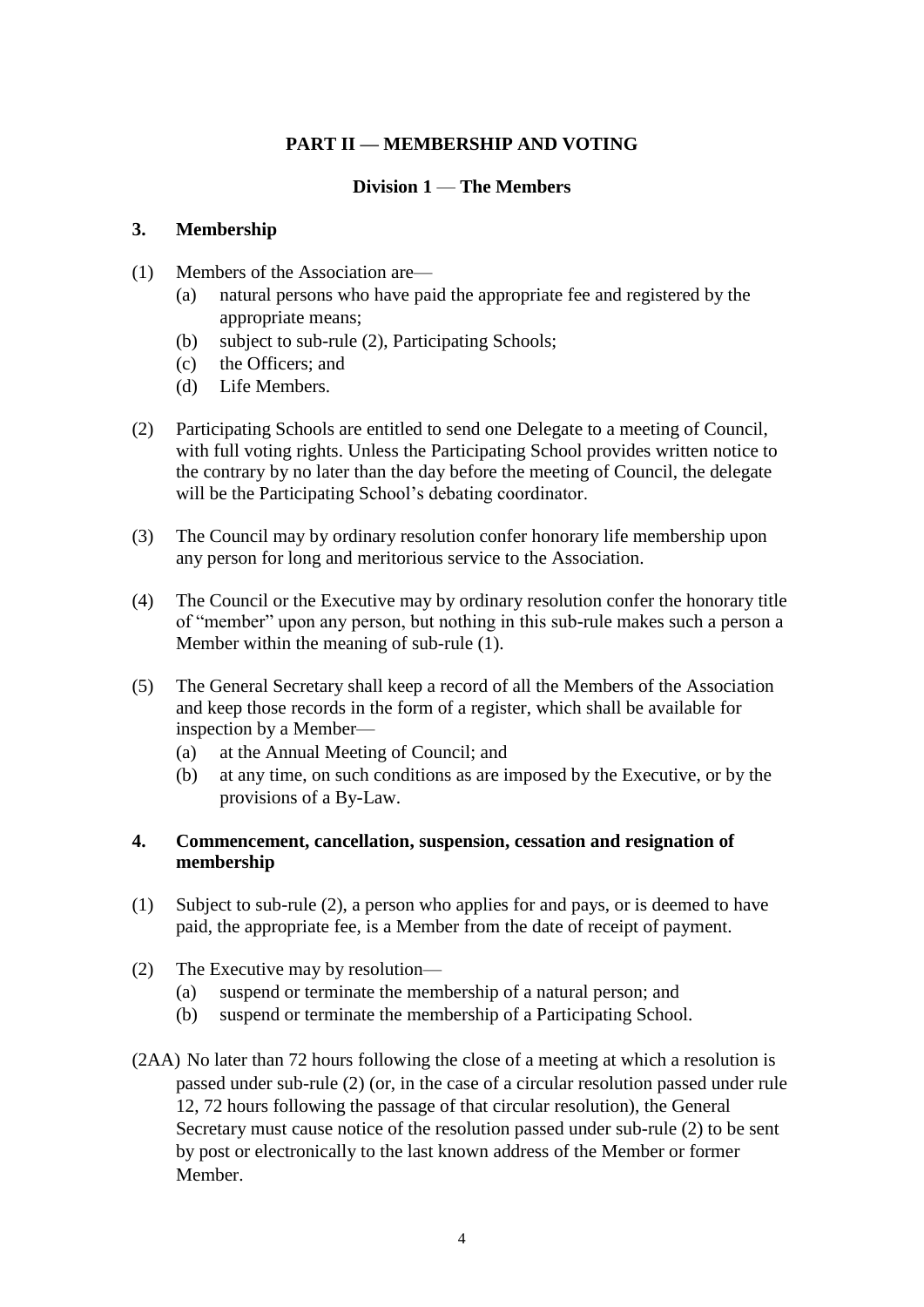- (2AB) If the Executive suspends the membership of a natural person or a Participating School (**Suspended Member**) under sub-rule (2), the Executive may by resolution—
	- (a) prescribe a length of time that the suspension shall last;
	- (b) not prescribe a length of time that the suspension shall last, in which case the Suspended Member shall remain suspended until such time as the Executive passes a resolution that causes the suspension to cease; and
	- (c) prescribe conditions that the Suspended Member must meet in order for the suspension to cease.
- (2AC) If the Executive terminates the membership of a natural person or Participating School under sub-rule (2) or according to law (**Expelled Former Member**), the Expelled Former Member may not become a Member of the Association again unless the Executive passes a resolution authorising the Expelled Former Member to apply for membership of the Association.
- (2AD) Prior to passing a resolution under sub-rule (2AC), the Executive must be satisfied that the Expelled Former Member would, if the Expelled Former Member became a Member, comply with the requirements of rule 4AB.
- (2A) The Executive may determine to impose on a Member who has committed a breach of these Rules a fine not exceeding \$500, payable to the Association.
- (3) A natural person or Participating School aggrieved by a decision or action made in relation to that natural person or Participating School pursuant to sub-rule (2), (2AB), (2A) or (2AD) may appeal the decision to the next meeting of the Council.
- (4) The rights of membership are not transferrable and end on the cessation of the membership.
- (5) The membership of a Member that is not a Life Member ceases on—
	- (a) their resignation, expulsion or, in the case of a natural person, death; or
	- (b) in the case of a Participating School that is a private school, the date on which a liquidator, provisional liquidator, receiver, manager or administrator is appointed in respect of that Participating School or a controlling entity of that Participating School; or
	- (c) in the case of a Participating School that is a government school, the date on which a decision is made to discontinue that Participating School according to law; or
	- (d) the last day of February of the next calendar year after that membership commenced.
- (6) A Member may resign by written notice to the General Secretary with no required notice period.

## **4AA. General rights of Members**

A Member of the Association has the right, subject to rule 5—

(a) to receive notice of meetings of Council and special resolutions in the manner and time prescribed by these Rules;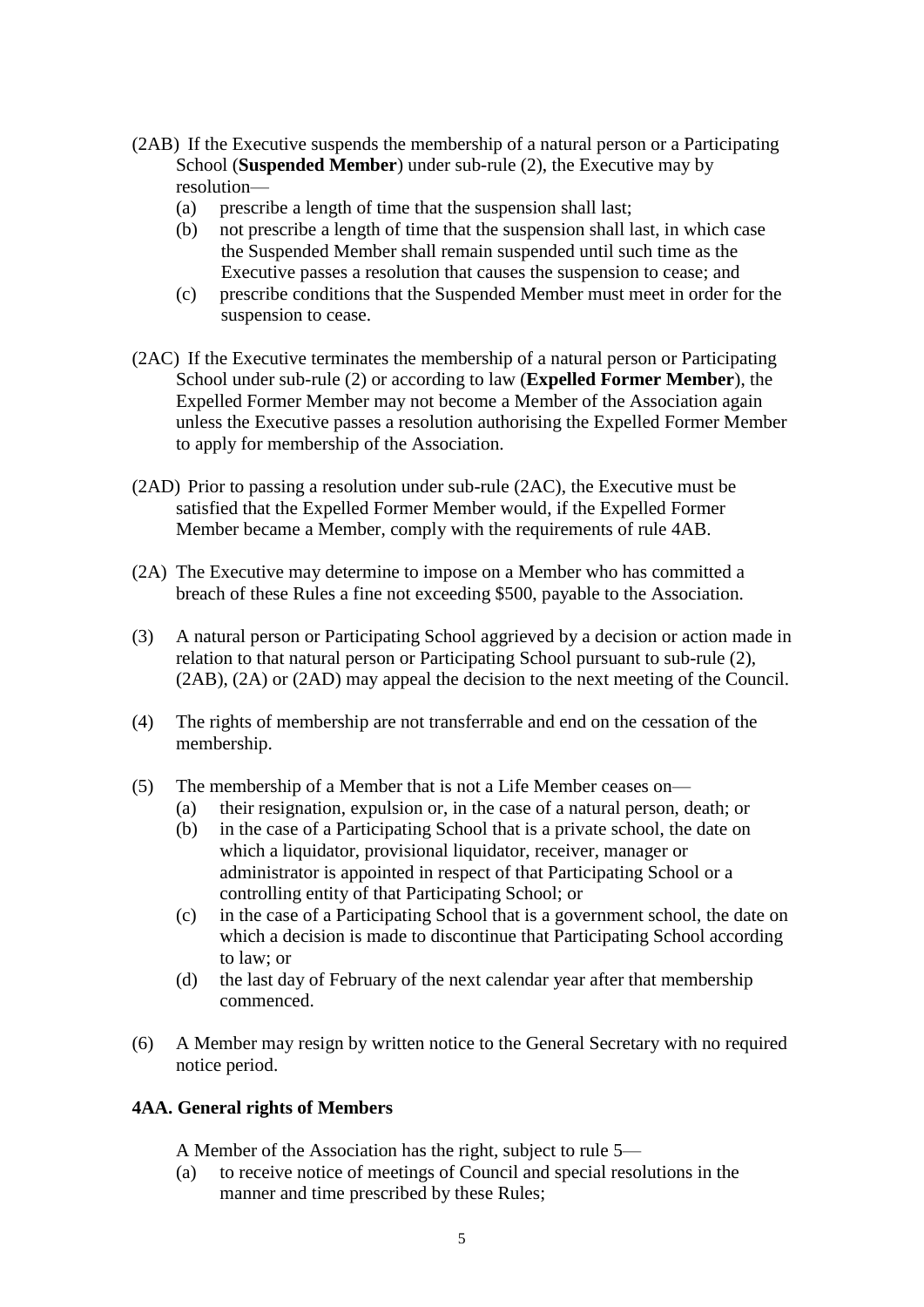- (b) to submit items of business for consideration at a meeting of Council;
- (c) to attend and be heard at meetings of Council;
- (d) to vote at a meeting of Council;
- (e) to have access to the minutes of meetings of Council and other documents of the Association as provided by these Rules; and
- (f) to inspect the register of Members.

#### **4AB. General conduct and obligations of Members**

- (1) A Member—
	- (a) must not harass or bully another Member;
	- (b) must not discriminate against another Member on the basis of that Member's age, culture, gender, sexuality, disability, religion or family; and
	- (c) must comply with the By-Laws, policies and guidelines made by the Association from time to time.
- (2) All new Members of the Association must acknowledge the obligations provided by this rule 4AB in writing.
- (3) This rule 4AB does not create a right enforceable by any Member against the Association or any other Member.

#### **4A. Disputes and mediation**

- (1) The grievance procedure set out in this rule 4A applies to disputes between—
	- (a) a Member and another Member; or
	- (b) a Member and the Association, other than those disputes that concern disciplinary action pursuant to rule 4B.
- (2) The parties to the dispute must meet and discuss the matter in dispute, and, if possible, resolve the dispute within 14 days after the dispute comes to the attention of all of the parties.
- (3) If the parties are unable to resolve the dispute at the meeting, or if a party fails to attend that meeting, then the parties must, within 10 days, hold a meeting in the presence of a mediator.
- (4) The mediator must be—
	- (a) a person chosen by agreement between the parties; or
	- (b) in the absence of agreement—
		- (i) in the case of a dispute between a Member and another Member, a person appointed by the Executive; or
		- (ii) in the case of a dispute between a Member and the Association, a person who is a mediator appointed or employed by the Dispute Settlement Centre of Victoria (Department of Justice).
- (5) A Member can be a mediator.
- (6) The mediator cannot be a Member who is a party to the dispute.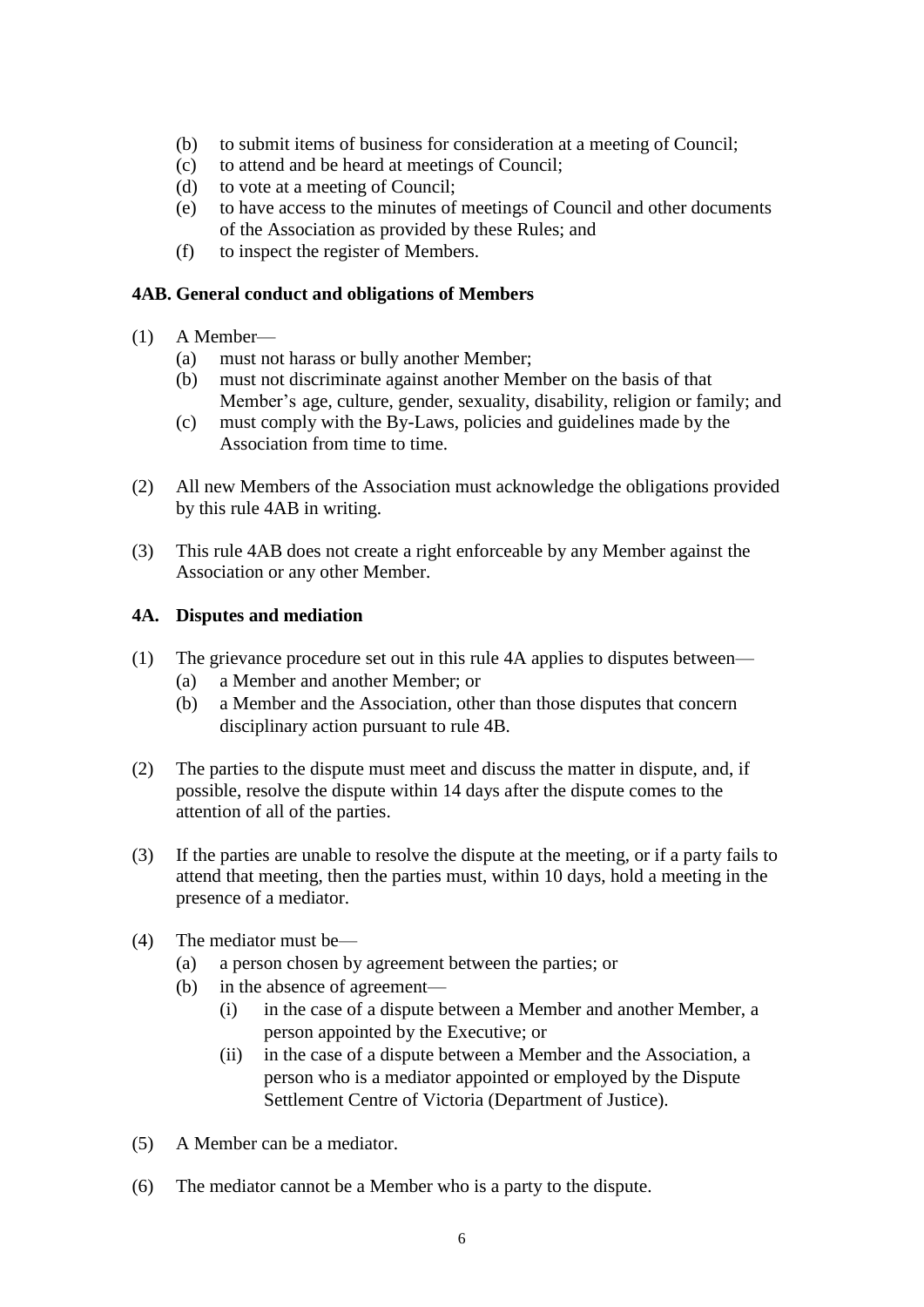- (7) The parties to the dispute must, in good faith, attempt to settle the dispute by mediation.
- (8) The mediator, in conducting the mediation, must—
	- (a) give the parties to the mediation process every opportunity to be heard;
	- (b) allow due consideration by all parties of any written statement submitted by any party; and
	- (c) ensure that natural justice is accorded to the parties to the dispute throughout the mediation process.
- (9) The mediator must not determine the dispute.
- (10) If the mediation process does not result in the dispute being resolved, the parties may seek to resolve the dispute in accordance with the Act or otherwise at law.

## **4B. Disciplinary procedure**

- (1) The Association may take disciplinary action against a Member in accordance with this rule 4B if it is determined that the Member—
	- (a) has failed to comply with these Rules; or
	- (b) refuses to support the purposes of the Association; or
	- (c) has engaged in conduct prejudicial to the Association.
- (2) If the Executive is satisfied that there are sufficient grounds for taking disciplinary action against a Member, the Executive must appoint a Disciplinary Panel to hear the matter and determine what action, if any, to take against the Member.
- (3) The Disciplinary Panel shall be constituted by three natural persons who may be Officers, Members or anyone else, one of whom shall be appointed as the Chairperson of the Disciplinary Panel.
- (4) Before disciplinary action is taken against a Member, the General Secretary must arrange for notice to be given to the Member—
	- (a) stating that the Association proposes to take disciplinary action against the Member; and
	- (b) stating the grounds for the proposed disciplinary action; and
	- (c) specifying the date, place and time of the meeting at which the Disciplinary Panel intends to consider the disciplinary action (**Disciplinary Meeting**); and
	- (d) advising the Member that the Member may do one or more of the following—
		- (i) in the case of a natural person, attend the Disciplinary Meeting and address the Disciplinary Panel at that meeting;
		- (ii) in the case of a Participating School, appoint a representative to attend the Disciplinary Meeting and address the Disciplinary Panel at that meeting;
		- (iii) give a written statement to the Disciplinary Panel at any time before the disciplinary meeting; and
	- (e) setting out the Member's appeal rights under rule 4(3).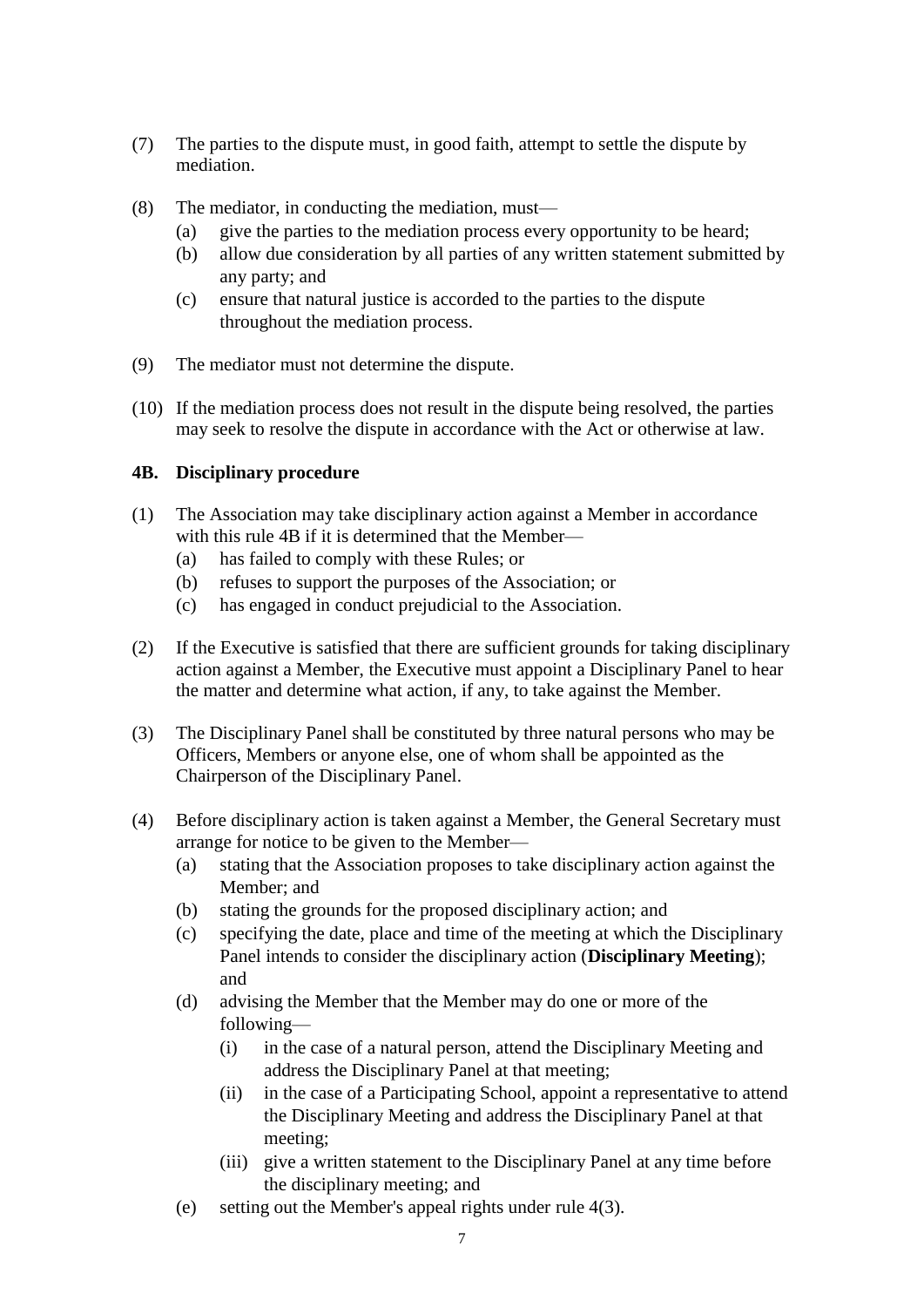- (5) Notice under sub-rule (4) must be given no earlier than 28 days, and no later than 14 days, before the Disciplinary Meeting is held.
- (6) At the Disciplinary Meeting, the Disciplinary Panel must—
	- (a) give the Member (or representative of the Member pursuant to subrule  $(4)(d)(ii)$  an opportunity to be heard; and
	- (b) consider any written statement submitted by the Member.
- (7) After complying with sub-rule (6), the Disciplinary Panel may—
	- (a) take no further action against the Member;
	- (b) reprimand the Member; or
	- (c) make a recommendation to the Executive that:
		- (i) the Executive suspends the membership of the Member;
		- (ii) the Executive terminates the membership of the Member;
		- (iii) the Executive imposes a fine on the Member; or
		- (iv) the Executive takes some other action that the Disciplinary Panel considers appropriate.
- (8) The Executive must consider and, subject to rule 4, execute any recommendation of the Disciplinary Panel no later than the next Executive meeting that follows the disciplinary hearing.

## **Division 2 — The Council**

#### **5. Constitution of the Council**

- (1) The supreme governing body of the Association is a Council of Delegates of the Members constituted by all Members listed under rule 3(1).
- (1A) For the purposes of a meeting of the Council, all Delegates must themselves have qualified as Members under rule 3(1) no later than 10 working days prior to the meeting.
- (1B) Sub-rule (1A) does not apply to Delegates representing a Participating School under rule 3(2).
- (2) Quorum for Council is 20 Delegates, provided that there are Delegates who are members of at least 2 University Debating Societies, and at least 5 Delegates who are not members of a University Debating Society, personally present.
- (2A) A meeting of Council shall be chaired by a Chairperson. The Chairperson shall be—
	- (a) the President;
	- (b) the Vice-President (Adjudication & Training); or
	- (c) a nominee of the President.
- (3) Where a meeting of the Council is notified in accordance with these Rules and the quorum required by sub-rule (2) is not present within 60 minutes of the time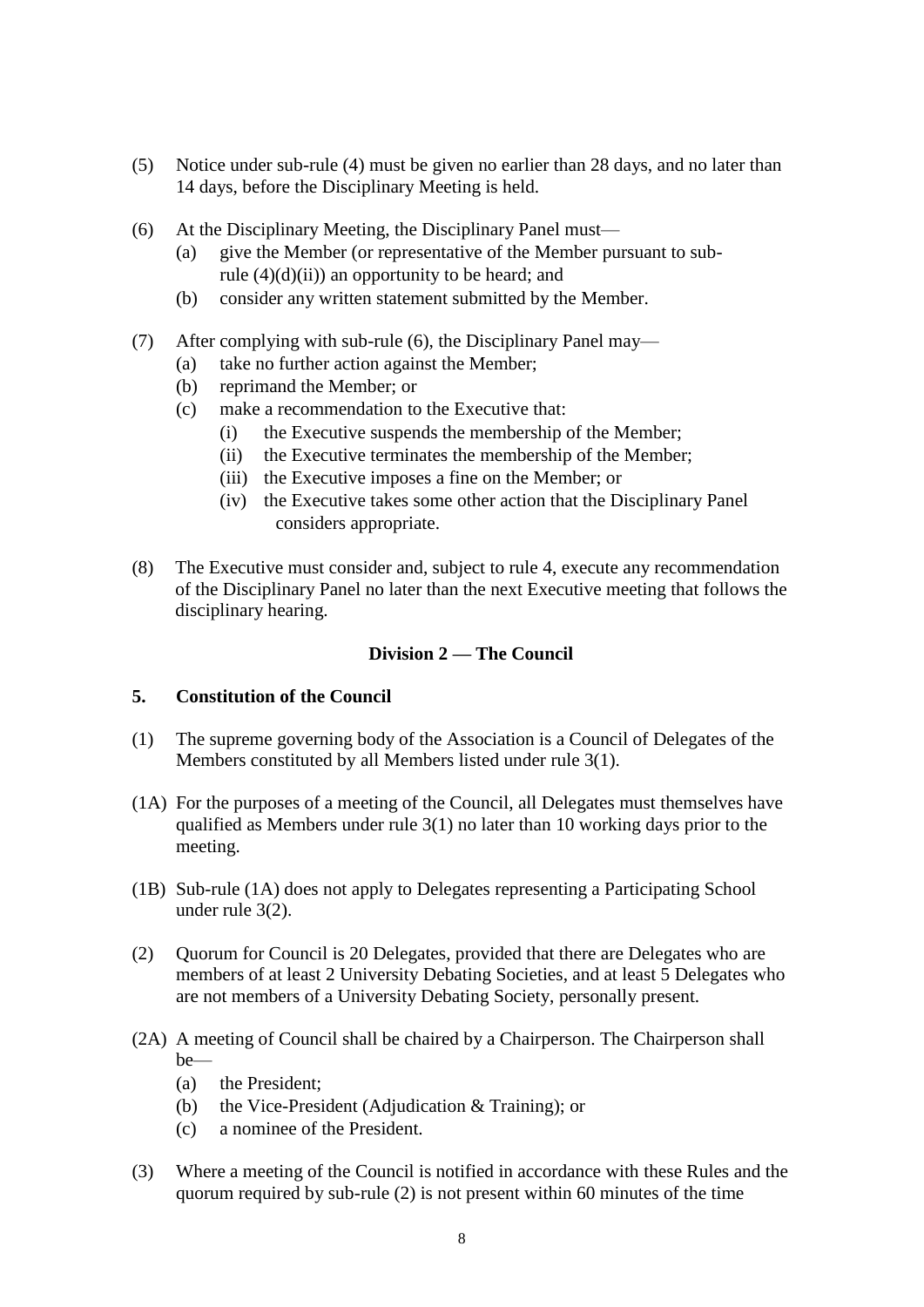specified in the notice, the Chairperson may adjourn the meeting to another date and place, and shall forthwith give written notice of the adjournment to all Members.

- (4) If, upon the resumption of a meeting adjourned under sub-rule (3), the quorum required by sub-rule (2) is not present at the place specified for the meeting within 60 minutes of the time specified in the notice, the Chairperson may—
	- (a) further adjourn the meeting under sub-rule (3); or
	- (b) provided that at least 6 Members are present, proceed to deal with the business permitted for an inquorate meeting by sub-rule (5).
- (5) For the purposes of sub-rule (4)(b), the business permitted for an inquorate meeting by this sub-rule (5) is—
	- (a) the receipt of a report from the Executive;
	- (b) the appointment of Officers for the following year; and
	- (c) a motion to approve a set of annual accounts.
- (6) A Delegate may exercise only one vote.
- (7) Each Delegate is entitled to appoint another delegate as a proxy by notice given to the General Secretary no later than 24 hours before the time of the meeting in respect of which the proxy is appointed, provided the proxy is in writing.
- (8) Notwithstanding sub-rule (6), each delegate may only act as a proxy for one other Delegate at a meeting of Council.
- (9) Members will be given at least 21 days' notice of a meeting of Council; it will be sufficient for notice to be given by post or electronically to the last known address of the person.
- (10) Subject to the Act and these Rules, the procedure of the Council may be regulated by By-Law or by the Executive. A vote by the majority of delegates present is able to suspend whatever provisions govern the procedure of the Council.
- (11) For a vote of Council to be successful, it must be supported by a majority of Delegates present in person or by proxy.

#### **6. Council to be general meeting**

Every meeting of Council is a general meeting of the Members of the Association. One meeting a year will be nominated the Annual General Meeting (which is the Annual Meeting of Council).

#### **7. Annual Meeting**

- (1) There shall be a meeting of the Council at least once in each year which will be known as the "Annual Meeting of Council".
- (2) The Annual Meeting of Council for a particular year will be held no later than 18 months after the previous Annual Meeting of Council.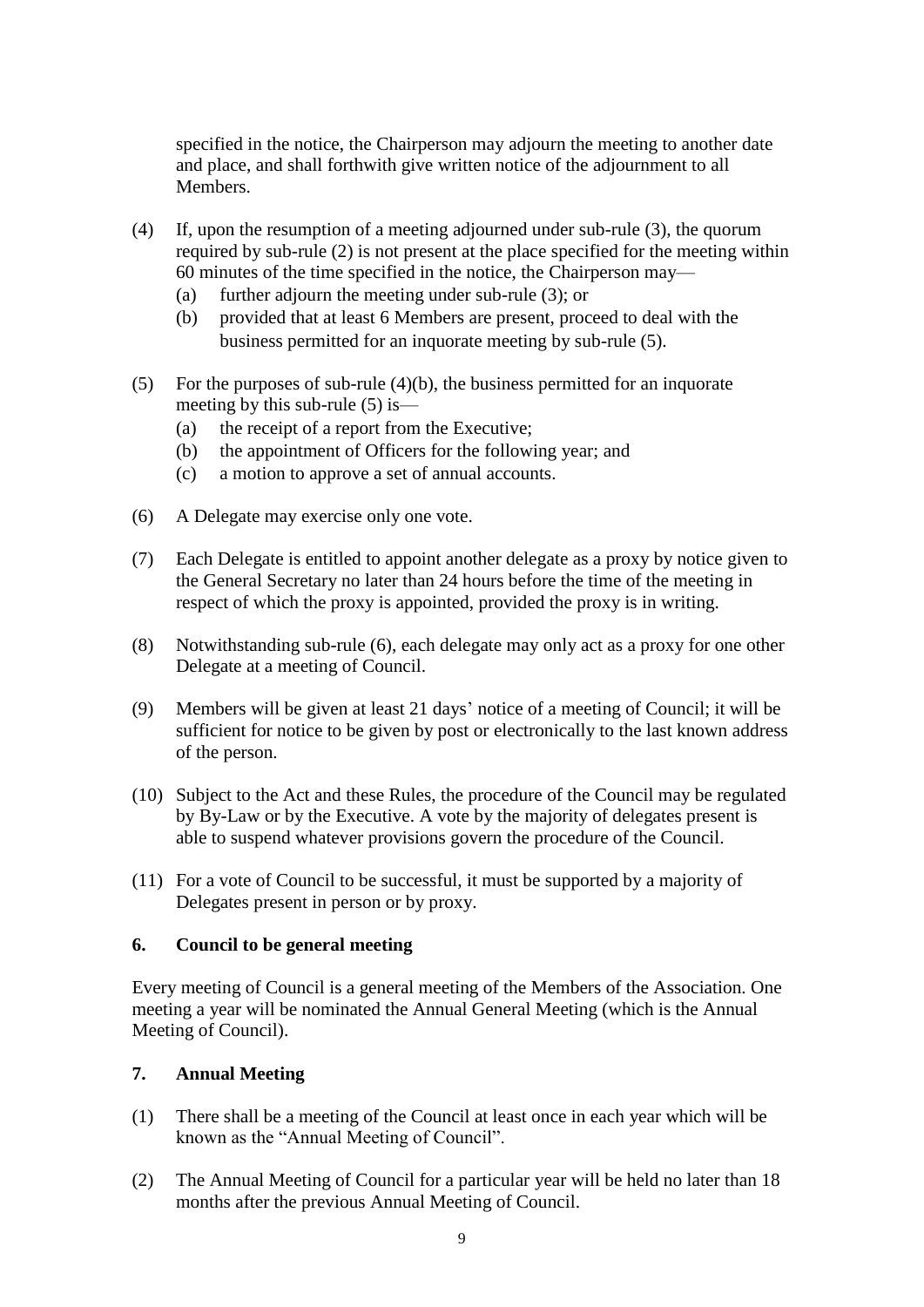- (3) The Annual Meeting of Council will conduct the following business—
	- (a) the receipt of a report from the Executive;
	- (b) the appointment of Officers for the following year;
	- (c) a motion for a resolution to approve a set of annual accounts; and
	- (d) such other matters as are required by the Act or may properly be brought before the meeting.

# **8. Convening & conduct of Meetings of Council**

- (1) Subject to this rule 8, the date, place and time of a meeting of the Council (including the Annual Meeting of Council) will be determined by the Executive.
- (2) Any Member may place business on the agenda for a meeting of the Council, subject to—
	- (a) in the case of the Annual Meeting of Council, priority will be given to—
		- (i) business required by the Act;
		- (ii) special resolutions moved by the Executive or an Officer;
		- (iii) other special resolutions;
		- (iv) business moved by or required to be placed before the meeting by the Executive; and
	- (b) in the case of a meeting of the Council called for a specified purpose, the business that deals with that purpose.
- (3) A meeting of the Council, other than the Annual Meeting of Council, shall be called—
	- (a) at any time the Executive resolves so to call; or
	- (b) within 14 days of receipt by the General Secretary of a notice complying with sub-rule (4), requiring the calling of a meeting of the Council.
- (4) A notice complies with this sub-rule (4) when—
	- (a) it is in writing;
	- (b) it is signed by at least 10 delegates, no more than 5 of whom are members of one university debating society; and
	- (c) it states the business sought to be conducted at the meeting.

## **8A. Voting on motions and determining whether resolution carried**

- (1) Voting shall be by show of hands or, where requested by three delegates, by secret ballot.
- (2) The Chairperson of a meeting of Council must declare that a resolution has been—
	- (a) carried;
	- (b) carried unanimously;
	- (c) carried by a particular majority; or
	- $(d)$  lost—

and an entry to that effect in the minutes of the meeting of Council is conclusive proof of that fact.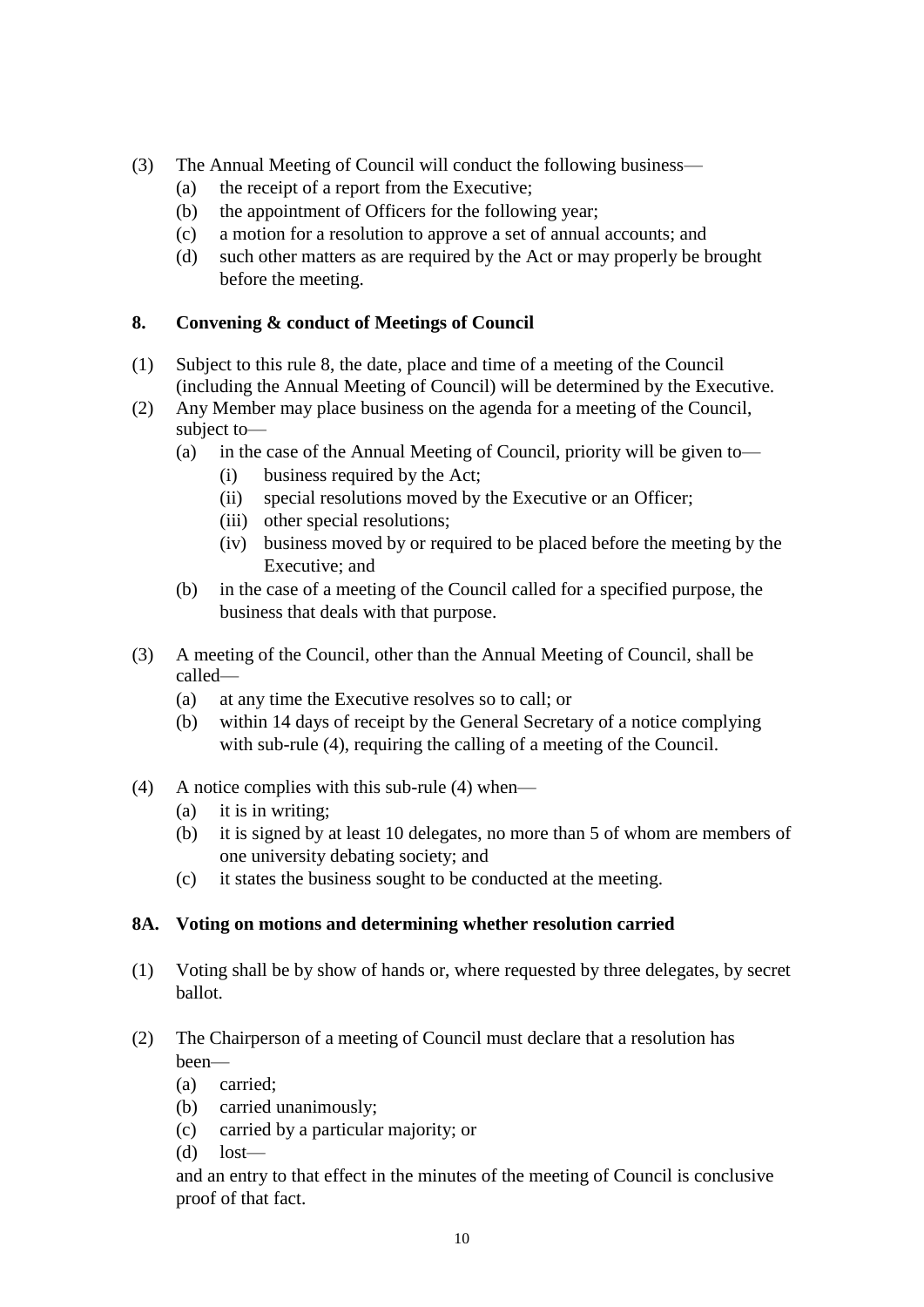(3) Where a secret ballot is validly requested, the ballot must be taken in a manner that the Chairperson determines secures the secrecy of the ballot.

## **8B. Minutes of Meeting of Council**

- (1) The General Secretary, or nominee of the President, shall take minutes of the Meeting of Council.
- (2) The minutes of each Meeting of Council must record—
	- (a) the business considered at the meeting;
	- (b) any motion on which a vote is taken, and the result of the vote; and
	- (c) any financial statements submitted to Members in the form in which they have been submitted.

#### **Division 3 —Amendments**

#### **9. Amendment of the Rules**

These Rules may be amended by a Special Resolution, notice of which has been given with the notice convening the meeting of the Council at which it is to be considered.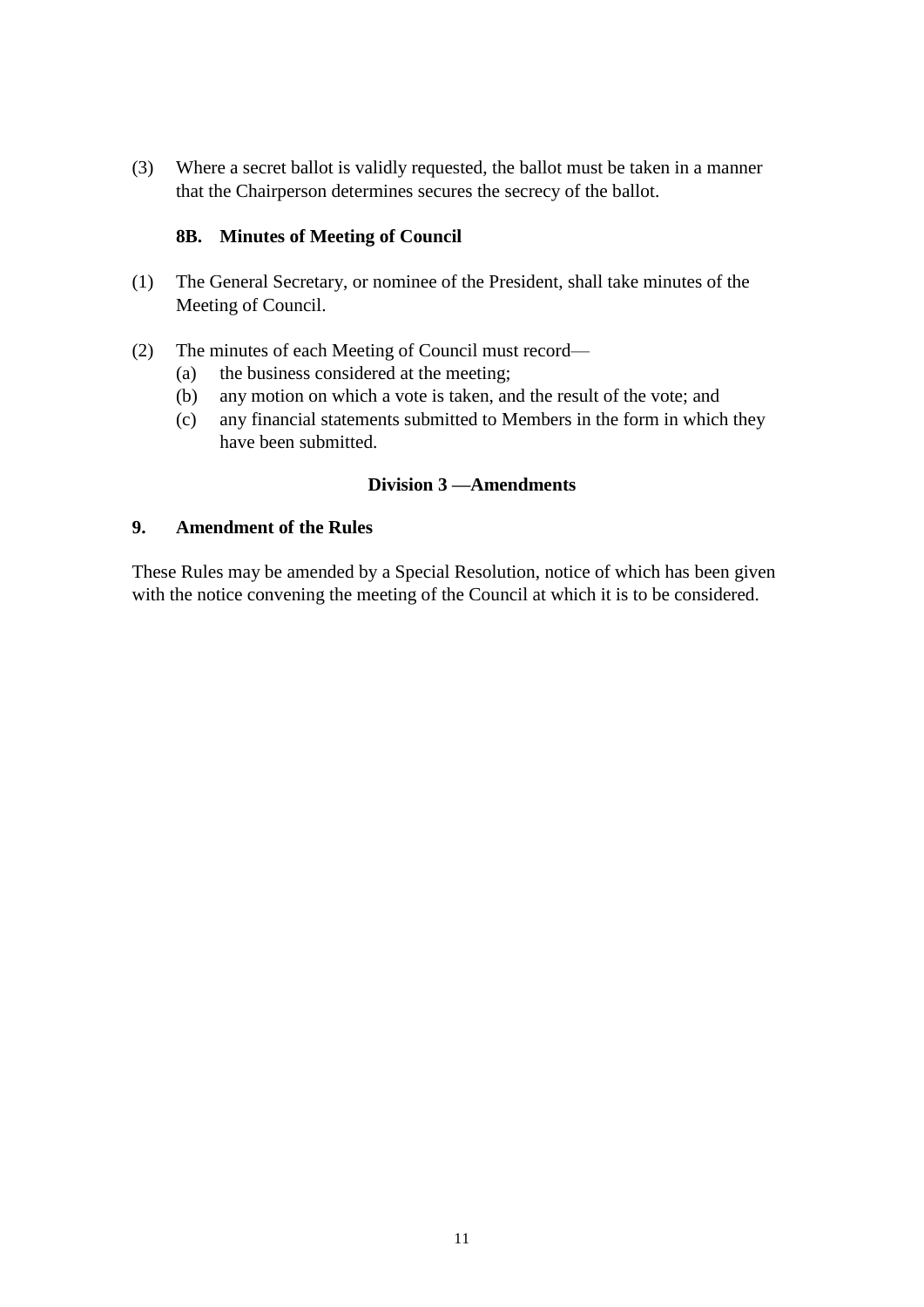## **PART III — ADMINISTRATION**

#### **Division 1 — The Executive**

#### **11. Membership, Appointment and Resignation of the Executive**

- (1) Between meetings of the Council, the affairs of the Association shall be conducted by an Executive comprising persons appointed by the Council to offices as follows—
	- (a) President;
	- (b) Vice-President (Adjudication & Training) as deputy to the President;
	- (c) Vice-President (Schools);
	- (d) Treasurer;
	- (e) General Secretary;
	- (f) Member Services Officer; and
	- (g) Media and Publications Officer.
- (2) In addition to the Officers otherwise appointed—
	- (a) the previous person to hold the office of President is an Officer by the title of "Immediate Past President"; and
	- (b) the Executive Officer is an Officer with full voting rights notwithstanding rule  $11A(g)$ .
- (2A) In addition to the Officers otherwise appointed and to Officers whose positions derive from the operation of sub-rule (2), the Executive may appoint by resolution one additional member as an Officer holding a title the Executive deems appropriate. A resolution under this sub-rule must be passed at an Executive Meeting by a three-quarters majority of the Officers present, provided that at least seven Officers are present.
- (3) Any Officer or the Executive as a whole may be dismissed by a meeting of the Council called for that purpose.
- (4) A casual vacancy arising on the Executive may be filled by resolution of the Executive.
- (4A) A person who is an Officer by virtue of sub-rule (2) may resign their position. The position that person resigns shall then fall into abeyance until the close of the following meeting of Council or, in the case of the Immediate Past President, when that person ceases to be the previous person to hold the office of President. While a position is in abeyance, a person may reclaim a position they have resigned under this sub-rule (4A) by—
	- (a) writing to the Secretary making such a request; and
	- (b) the Executive passing a resolution with a three-quarters majority authorising such a reclamation.
- (5) Subject to sub-rule (6) and rule 11C, an Officer holds office from—
	- (a) in the case of an Officer appointed by a Meeting of the Council, from the close of that meeting; or
	- (b) in the case of an Officer appointed by the Executive, from the declaration of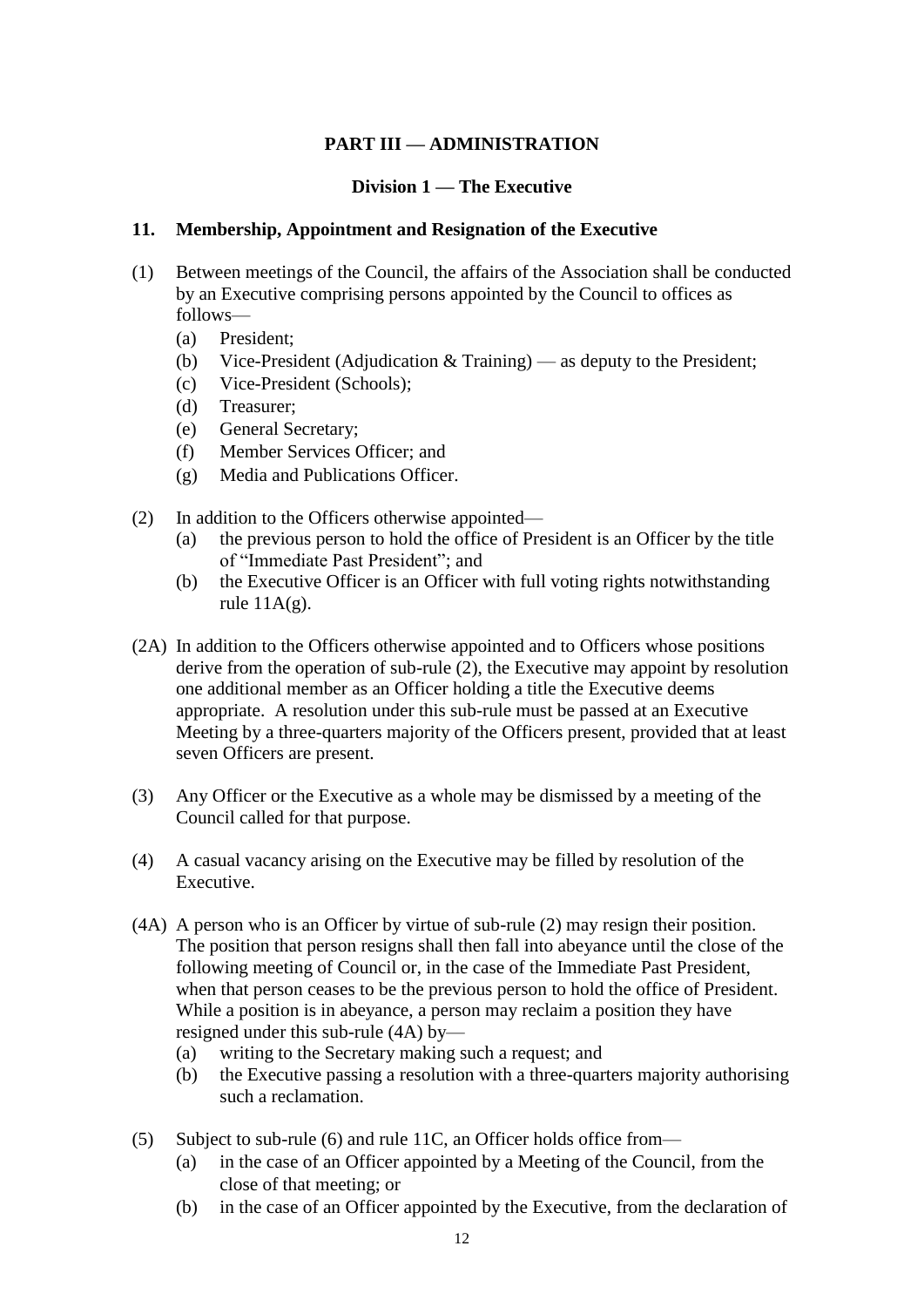the vote appointing that Officer; and

- (c) in the case of the Immediate Past President, from the moment that person ceases to hold the office of President; or
- (d) in the case of an Officer who reclaims a position under sub-rule (4A), the date of the resolution being passed under sub-rule (4A)(b)

until—

- (e) the moment that another person becomes eligible to hold the office held by the Officer concerned;
- (f) the receipt at the registered address of the Association of a resignation in writing, signed by the Officer concerned;
- (g) being disqualified pursuant to sub-rule (6); or
- (h) in the case of an Officer appointed by virtue of sub-rule (2), that Officer resigns pursuant to sub-rule (4A).
- (6) An Officer who—
	- (a) is absent from three consecutive meetings of the Executive;
	- (b) received at least one week's notice of the third meeting; and
	- (c) has not been granted leave of absence by the Executive

ceases to be an Officer from the close of the third meeting.

## **11A. Appointment of Executive**

Officers pursuant to rule 11(1) are appointed by a meeting of Council by the following procedure—

- (a) nominations for each position will be accepted at the Meeting;
- (b) these nominations must be endorsed by two delegates present in person at the Meeting;
- (c) each Officer is appointed by secret ballot, using a simple preferential vote, the vote to be conducted by a Returning Officer, who is appointed by the President prior to the Meeting;
- (d) if only one candidate is nominated for an office, then that person is automatically appointed;
- (e) in the case where a vote is tied, a random draw will be conducted to determine who will be elected to the office;
- (f) Members may only be elected to one office; and
- (g) employees of the Association may not be Officers during the course of their employment.

# **11B. Conduct of Executive**

- (1) An Executive Meeting—
	- (a) must be held on a monthly basis, subject to the requirement that it is quorate;
	- (b) has a quorum of one half of the number of Officers on the Executive or, where there is an odd number of Officers on the Executive, the lowest whole number greater than one half of the number of Officers on the Executive;
	- (c) requires written notice to be given by mail or electronically at least 4 business days before the date of the meeting;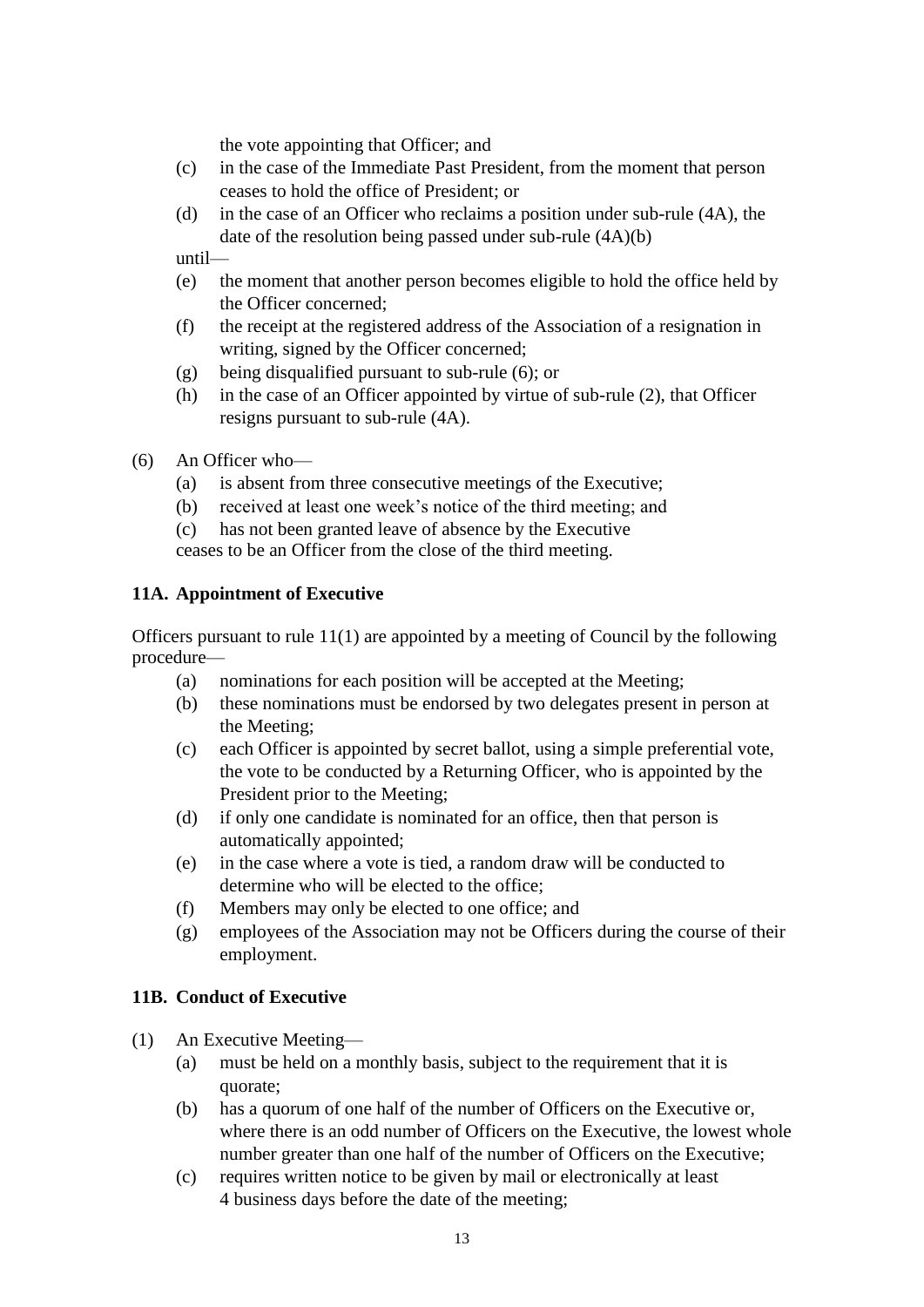- (d) is presided over by the President, or in the President's absence, the Vice-President (Adjudication and Training), or in the absence of the Vice-President (Adjudication and Training), the Officers present must choose one of their number to preside;
- (e) will vote on all resolutions before it by a show of hands, or, if an Officer requests, by secret ballot;
- (f) shall be deemed to have passed resolutions that have been approved by a majority of Officers present, not including abstentions; and
- (g) shall have any business, motions, resolutions, votes, disclosures of material personal interests and any other important matters arising recorded in minutes prepared by the General Secretary or, in the absence of the General Secretary, a nominee of the President, which minutes shall be available for inspection by the membership subject to conditions set by the General Secretary or Executive.
- (2) Officers shall take office at the close of the Meeting of Council at which they are elected.
- (3) The Executive may grant an Officer leave of absence from meetings for a period not exceeding three months. The Executive must not grant a leave of absence retrospectively unless it is satisfied that it was not feasible for the Officer to seek leave in advance.

#### **11C. Executive Officer**

- (1) The Executive shall by resolution appoint an Executive Officer to serve for a period determined by the Executive. The Executive Officer shall be an employee of the Association and oversee the day to day management of the Association subject to the direction of the Executive.
- (1A) The Executive Officer must perform any duty or function required of a secretary under the Act unless these Rules otherwise provide.
- (2) The Executive Officer must give to the Registrar of Incorporated Associations notice of his or her appointment within 14 days after the appointment.
- (2A) The position of Executive Officer becomes vacant when a person ceases to be Executive Officer, including—
	- (a) when the period determined by the Executive under sub-rule (1) ends;
	- (b) when the Executive Officer resigns; and
	- (c) when the Executive or Council passes a resolution removing a person from the position of Executive Officer.
- (3) Where the position of Executive Officer becomes vacant, the General Secretary must take on the duties or functions of the Executive Officer under this rule 11C until the position of Executive Officer is filled.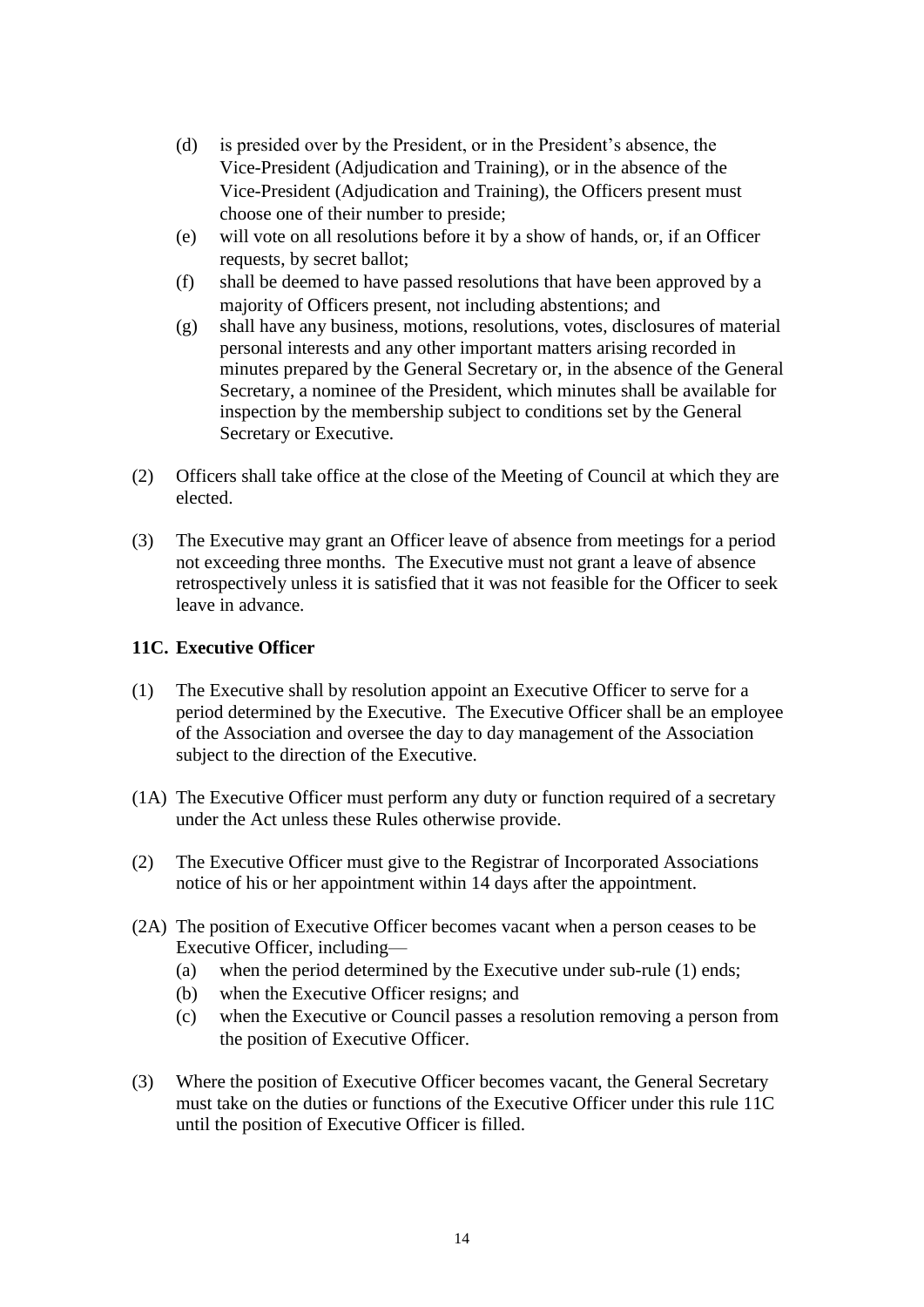## **11D. Treasurer**

- (1) The Treasurer must ensure that the financial records of the Association are kept in accordance with the Act.
- (2) The Treasurer must coordinate the preparation of the financial statements of the Association and their submission to the annual meeting of Council.

## **12. Circular resolutions**

- (1) The President or General Secretary may move a motion to be considered by the Executive by setting the motion out in an email and sending that email to all Officers.
- (2) The motion must be seconded by a separate email sent by another Officer that replies to all recipients of the email sent under sub-rule (1).
- (3) Officers vote on the motion by replying by email to all recipients of the email sent under sub-rule (1) and indicating in their email whether they vote in favour, vote against or abstain from the motion.
- (4) A motion may be moved under this rule 12 regarding any matter unless otherwise prohibited by these Rules.
- (5) A motion under this rule 12 shall otherwise be subject to the same requirements and conditions as that motion would if it were considered at a meeting of the Executive.
- (6) After all Officers have cast their votes, the President or General Secretary who moved the motion shall declare the result of the vote in an email addressed to all Officers. Where a motion has been passed, it becomes a circular resolution. A circular resolution shall come into effect at the time an email under this sub-rule is sent.
- (7) A circular resolution has the same power and validity as a resolution passed at a meeting of the Executive.
- (8) Notwithstanding sub-rule (6), the President or General Secretary may declare when moving a motion that it concerns an urgent matter, in which case any person may be satisfied they may act in a way authorised by that motion after the point at which it has attracted sufficient votes for it to qualify as a resolution of the Executive.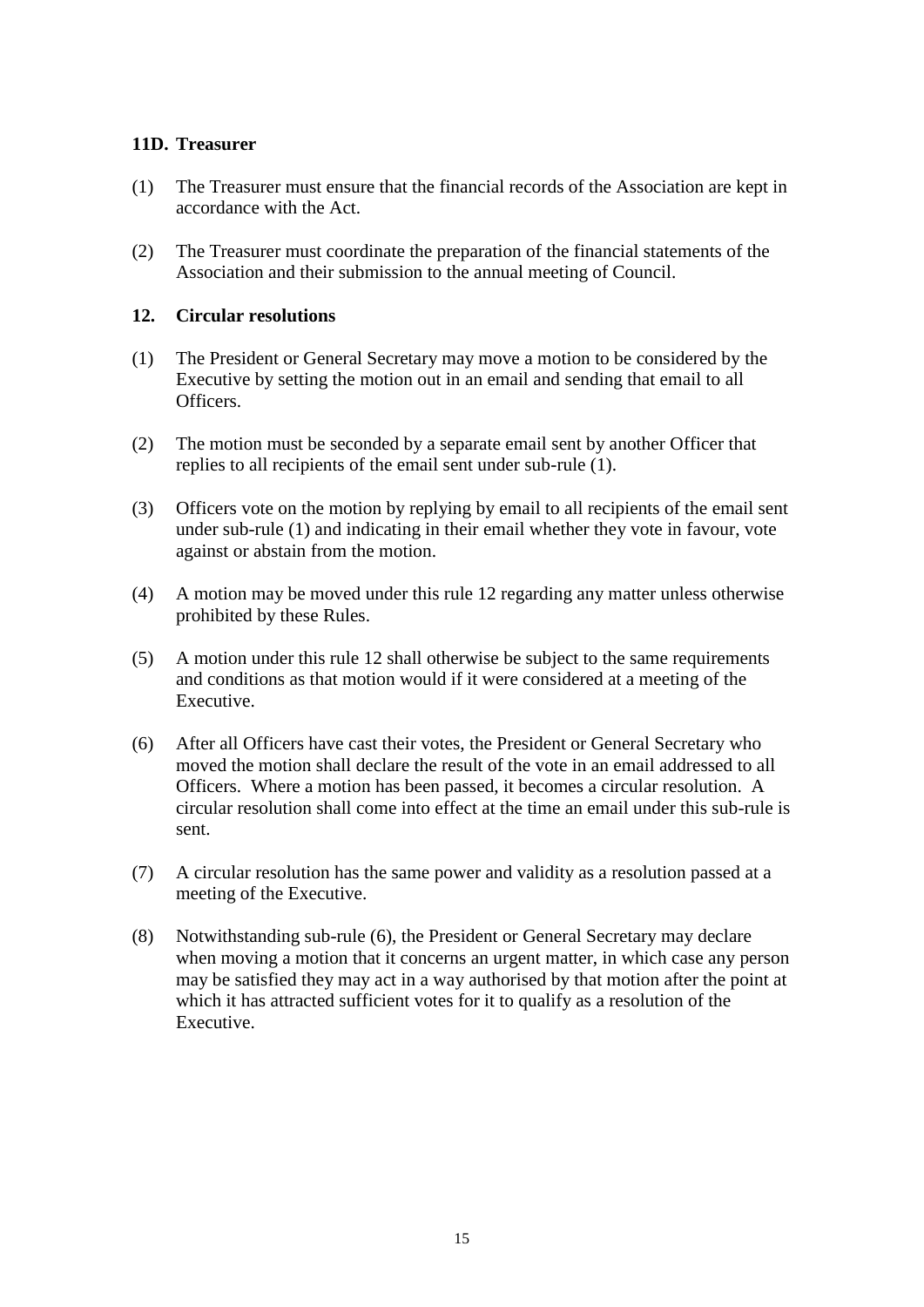## **Division 2** — **By-Laws**

#### **13. Making & the purposes of By-Laws**

- (1) In order to provide for all things which may be convenient or necessary for the achievement of the aims and objectives contained in the Statement of Purposes pursuant to these Rules, By-Laws may be enacted—
	- (a) by the Council, by a majority of those delegates present at a meeting of the Council; or
	- (b) by the Executive, by a three-quarters majority of the Officers present, provided that at least seven Officers are present.
- (2) A By-Law is repealed or amended by the enacting of a By-Law to that effect.

#### **Division 3 — Documents under Seal**

#### **14. Common seal**

- (1) There shall be a common seal which shall be kept in the custody of the offices of the Association.
- (2) The Executive may resolve as the circumstances allow to break the common seal and have a new common seal struck, and declare the common seal to be lost or destroyed and have a new common seal struck.
- (3) The common seal shall only be affixed to a document by authority of a resolution of the Council or the Executive.
- (4) The affixing of the common seal shall only be of effect when it is witnessed by the signatures of two Officers, one of which must be the President or the General Secretary.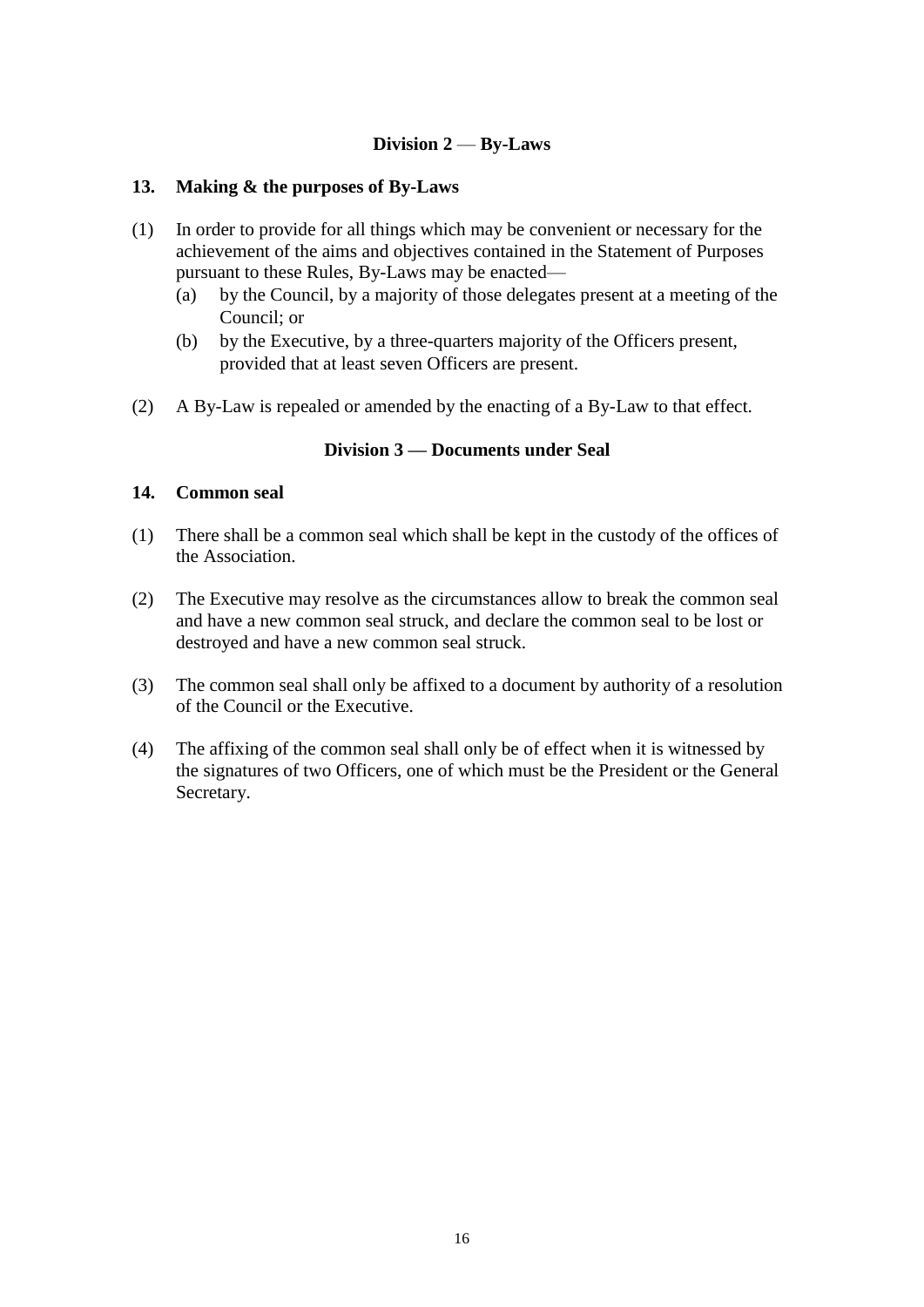# **PART IV** — **FUNDS**

# **Division 1** — **General**

## **15. Sources of funds, non-profit**

- (1) The sources of the funds of the Association shall be—
	- (a) membership fees;
	- (b) fees for participating in competitions organised by the Association;
	- (c) fees for the provision of services analogous to the aims and objectives contained in the Statement of Purposes;
	- (d) sponsorship money; and
	- (e) donations.
- (2) The assets and income of the Association shall be applied solely in furtherance of the aims and objectives contained in the Statement of Purposes and no portion shall be distributed directly or indirectly to Members except as bona fide compensation for services rendered to, or expenses incurred on behalf of, the Association.

## **16. Business Records**

The business records (and associated books, documents and securities) of the Association shall be kept in the official offices of the Association, and maintained in a fit state, at all times, to be audited.

## **17. Accounts to be put before Council, audited**

The annual accounts shall be laid before each Annual Meeting of Council within 3 months of the close of the financial period to which they relate, and they shall be accompanied by a certificate of audit from an independent auditor.

## **18. Records to be available for inspection**

The business records of the Association shall be available for inspection by a Member—

- (a) at the Annual Meetings of Council; and
- (b) at any time, on such conditions as are imposed by the Executive or the provisions of a By-Law.

# **Division 2** — **Fees in respect of Membership**

## **19. Fees payable**

- (1) All persons wishing to be considered as Members must pay an annual membership fee as required by the appropriate By-Law or as determined by the Executive.
- (2) Officers and Life Members are not required to pay a membership fee.